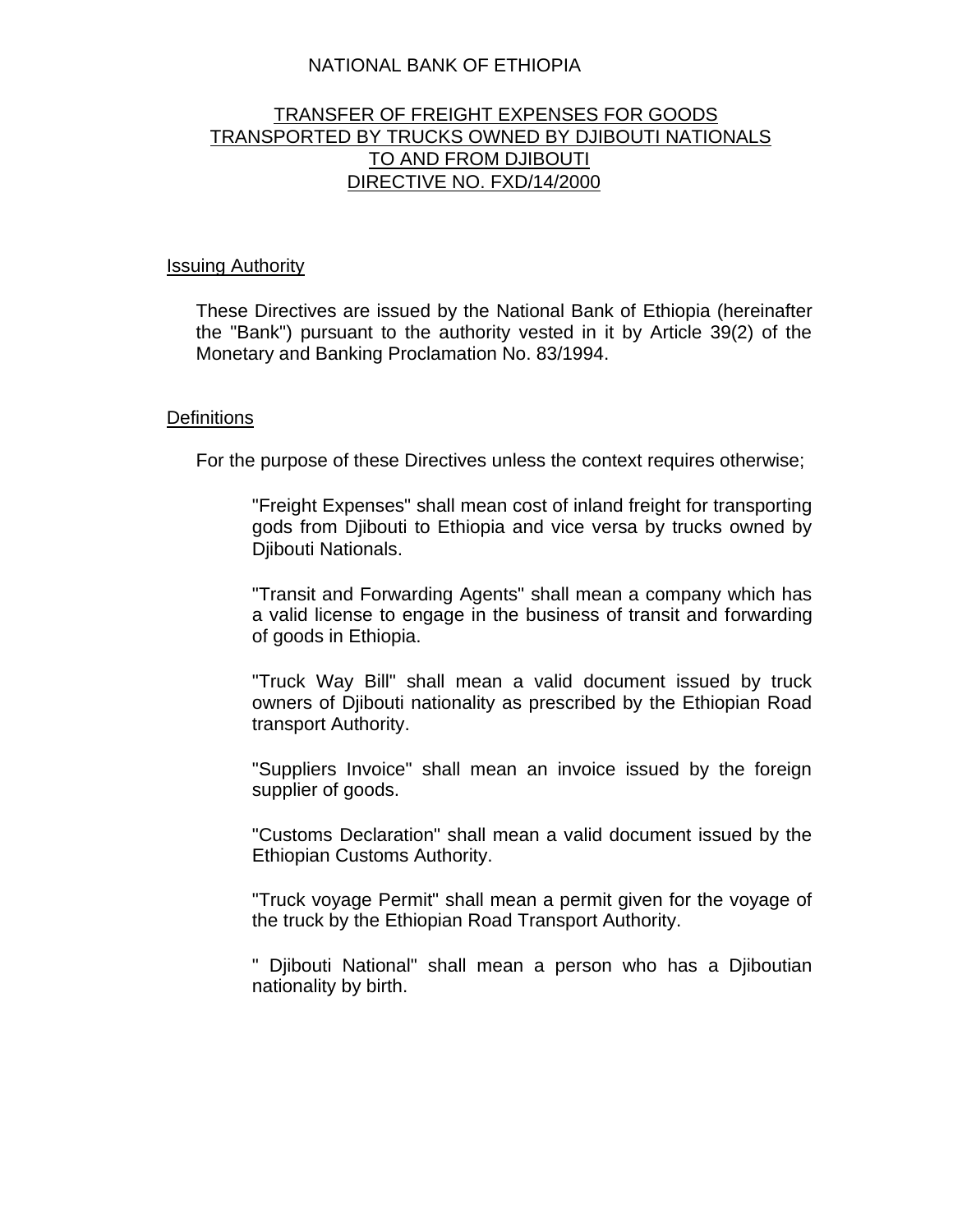# Approval of Foreign Exchange by Commercial Banks to Cover Truck Freight Expenses

Commercial Banks shall avail foreign exchange to cover freight expenses for goods transported by trucks owned by Djibouti nationals to and from Djbouti upon submission of the following documents by licensed Transit and Forwarding Agents in Ethiopia.

For Imports

Two copies of import transit and freight expenses application forms duly completed, signed and sealed.

A copy of import permit issued by Commercial Banks and/or the National Bank of Ethiopia.

Truck Way Bill.

A copy of suppliers invoice

Customs Declaration or Notice of Goods Arrival

Original Truck voyage permit issued by the Ethiopian Road Transport Authority.

Copy of the document evidencing Djiboutian Nationality.

### For Exports

A copy of Export permit issued by Commercial Banks and/or the National Bank of Ethiopia

Two copies of export transit and freight expenses application forms duly completed signed and sealed.

Customs declaration or notice of goods departure.

Original invoice issued by transit and forwarding agents in Ethiopia.

Truck Way Bill.

Truck voyage permit issued by Ethiopian Road Transport Authority.

Copy of the document evidencing Djiboutian Nationality.